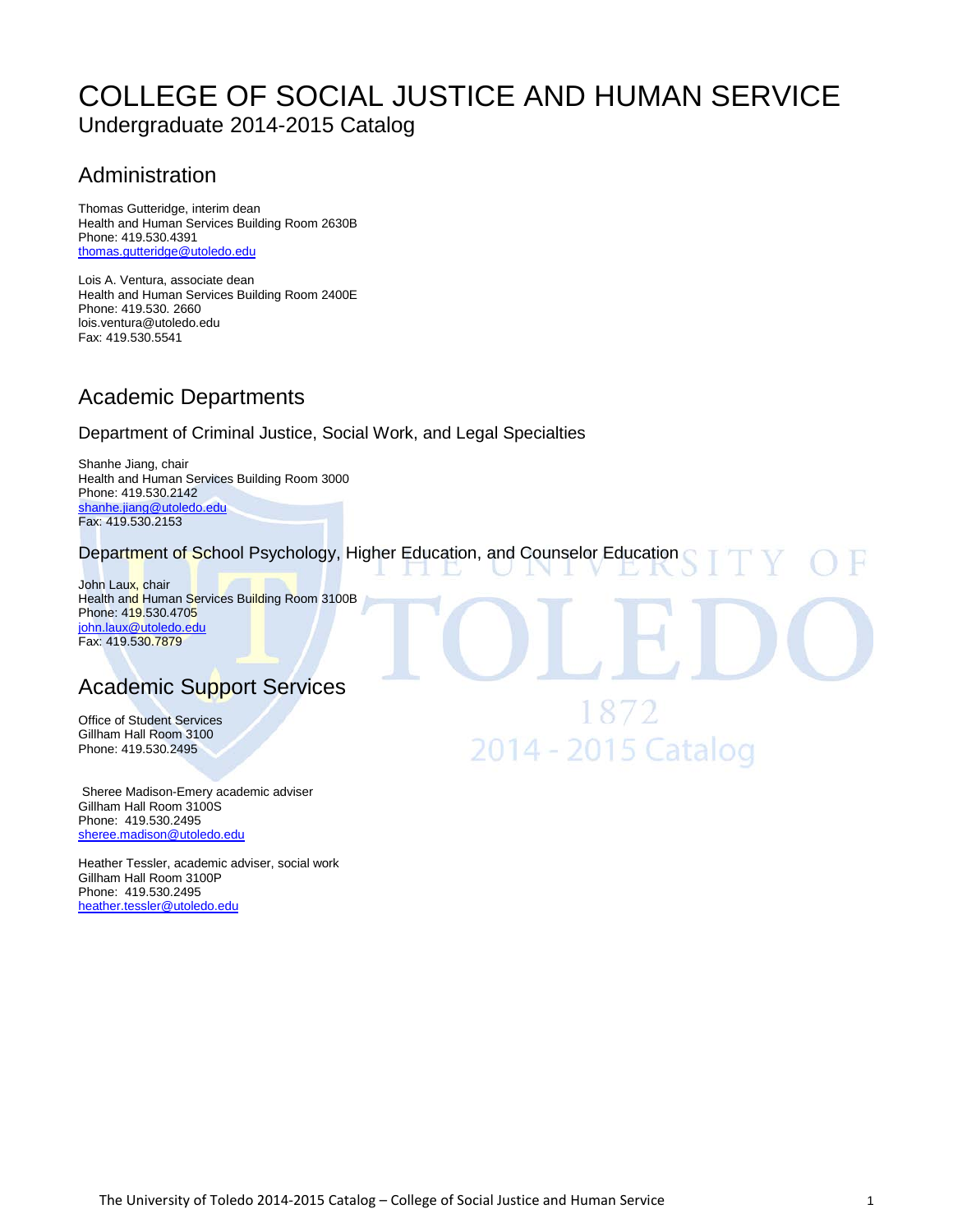# [COLLEGE OF SOCIAL JUSTICE A](http://utoledo.edu/education/)ND HUMAN SERVICE

# Degrees/Programs Offered

The college offers an array of bachelor's degrees, an associate degree and post-baccalaureate certificates.

**Counseling** (minor) **Criminal Justice** (degree or minor) **Forensic Science Investigation** (minor) **Paralegal Studies** (associate degree, bachelor's degree or post baccalaureate certificate) **Legal Specialties** ((minor) **Nurse Paralegal** (post baccalaureate certificate) **Social Work** (degree)

# Admission Policies

To be admitted to the College of Social Justice and Human Service at The University of Toledo, direct-from-high-school students need a minimum cumulative high school grade point average (GPA) of 2.50 or ACT of 19.

Students not qualifying for admission to the College of Social Justice and Human Service will be admitted through The University of Toledo's YOU College. Students who want to transfer into the College of Social Justice and Human Service must earn 12 hours of college-level work with a minimum cumulative GPA of 2.2.

### Selective/Limited Admission

The Social Work program requires an additional application for admission to their professional program.

### Requirements for Students with an Associate's Degree

Students holding associate's degrees from accredited colleges are encouraged to enroll. Students may earn a bachelor's degree upon completion of two or more additional years of full-time study; see the adviser in the major to determine a plan of study.

#### The following regulations apply:

- 1. Students must complete the equivalent of the specified University core.
- 2. In all baccalaureate programs, a minimum of 64 hours must be taken at the 2000 to 4000 levels; of these a minimum of 32 hours must be taken at the 3000 and 4000 levels. Coursework from other institutions is accepted at the level at which the course was taught at that institution.

### Admission with Transfer Credit /Change of College

Students with satisfactory academic records wishing to transfer into the College of Social Justice and Human Service must meet the minimum entrance requirements of The University of Toledo. After submission of official transcripts from all colleges/universities attended and acceptance by the College, transfer courses are evaluated. The evaluation process must be completed before the end of the first term of attendance.

Students in good standing who wish to change from another college within The University of Toledo to the College of Social Justice and Human Service should make an appointment with a college adviser in the Office of Student Services to discuss the transfer and have academic records reviewed. All program requirements, including University core, must be fulfilled as specified in the catalog for the year in which the student enters the College. All undergraduate hours attempted and earned at the University of Toledo, as well as the GPA, will transfer.

Number of credit hours and minimum required GPA for transfer and change of college students:

| Number of credit hours transferred | <b>Minimum required GPA</b> |
|------------------------------------|-----------------------------|
| Less than 30                       | 2.2 overall                 |
| 30-59                              | 2.4 overall                 |
| 60 or more                         | 2.5 overall                 |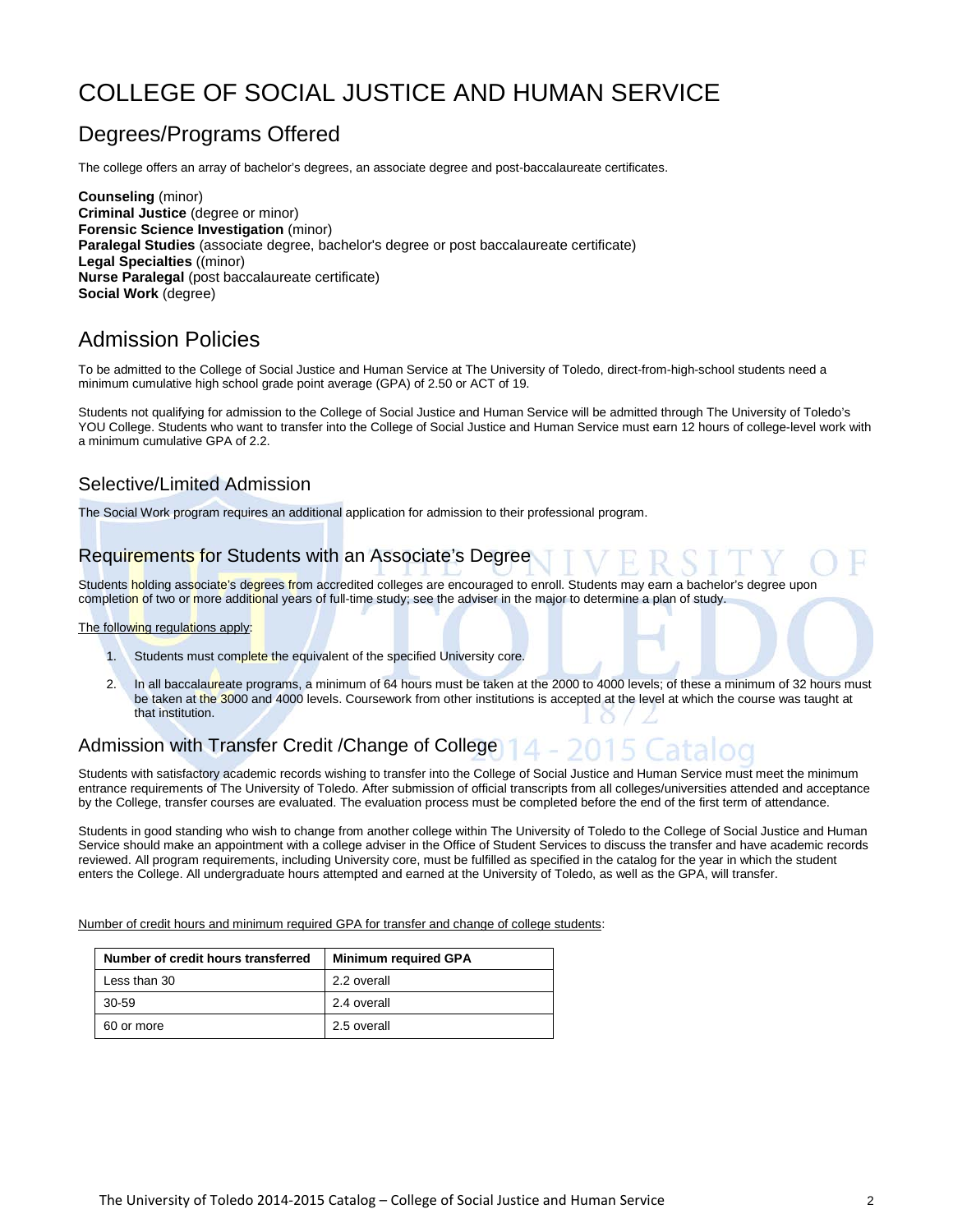#### Readmission of Former Students

Undergraduate students who discontinue course work for a period of at least one academic year (not including summer) must request readmission to the University. If students have taken any course work at another institution during the time they have been away from the University (other than transient status), they must complete a new application in the Office of Undergraduate Admission and meet transfer admission requirements.

**Students who have not taken course work for more than 12 months must comply with the college requirements at the time of readmission.** When seeking readmission, students whose grade point average (GPA) is below 2.0 can only be readmitted on approval of the associate dean. Students with a GPA of 2.0 or higher may seek readmission in the college office.

### Honors Program

The Honors College and the College of Social Justice and Human Service provide opportunities for challenging and individualized study for undergraduate students of unusually high ability, motivation and initiative. For admission requirements, see Admission to the University Honors College in the General Section of this catalog.

# **Academic Policies**

The College of Social Justice and Human Service adheres to all of The University of Toledo policies and procedures. Please refer to the General Section of this catalog for academic policies governing all students enrolled at the University. In any case where University, college, departmental and/or program policies conflict, the most stringent policy applies. Students should consult with their program for a complete list of all policies and procedures specifically related to their program.

### Academic Advising

The Office of Student Services coordinates academic advising for the College of Social Justice and Human Service. The office's mission is to provide quality, timely and comprehensive student services that will enhance student success in achieving academic goals. Although the ultimate responsibility for making personal and educational decisions rests with the student, his/her potential for academic success can improve considerably through a strong relationship with the adviser, who can provide assistance in identifying educational options and enhancing student potential.

Students in the College of Social Justice and Human Service are assigned academic advisers. Essential services provided by advisers include degree requirements, career opportunities, and interpretations of college and University policies and procedures. Student services is located in 3100 Gilham Hall.

### GPA Recalculation for Repeated Courses

Student who have retaken a course and earned a higher grade may petition to have the first grade excluded from grade point average. Credit will only be awarded once for repeated courses. If a grade has been deleted that grade will not be used in determining the UT grade point average. However, all grades, including those for repeated courses, will be included in the determination of eligibility for graduation honors, fellowships, or other distinctions awarded on the basis of GPA. No more than a total of 12 semester hours of course work will be deleted. Students who have had their GPAs recomputed under the Academic Forgiveness Policy are not eligible for grade deletions. Specific programs within the college may have more rigorous requirements for grade deletions of major or related courses.

# Withdrawal Policy (W Grades)

The number of credit hours of W is limited to 22 hours for all undergraduate students in degree programs in the College of Social Justice and Human Service. Once a student has accumulated 22 hours of W, further withdrawals will be counted as F's in computation of the student's GPA for the purposes of probation or suspension. In addition, students risk the loss of financial aid if they accumulate excessive hours of W.

# Academic Probation and Suspension

Students with a cumulative GPA of less than 2.0 are automatically placed on probation until a cumulative GPA of 2.0 is achieved. While on probation, it is recommended students enroll for 12 or fewer credit hours. Students on probation must see an adviser.

Academic suspension means the student is prohibited from registering at The University of Toledo for a period of at least one semester. A student is subject to academic suspension if his or her GPA continues to fall below the minimum of 2.0 or if he or she fails to make sufficient progress toward attainment of the degree by accumulating excess W grades. Students may remove Incompletes while under suspension. Refer to th[e UT Policy web](http://utoledo.edu/policies/) site for additional information on academic suspension.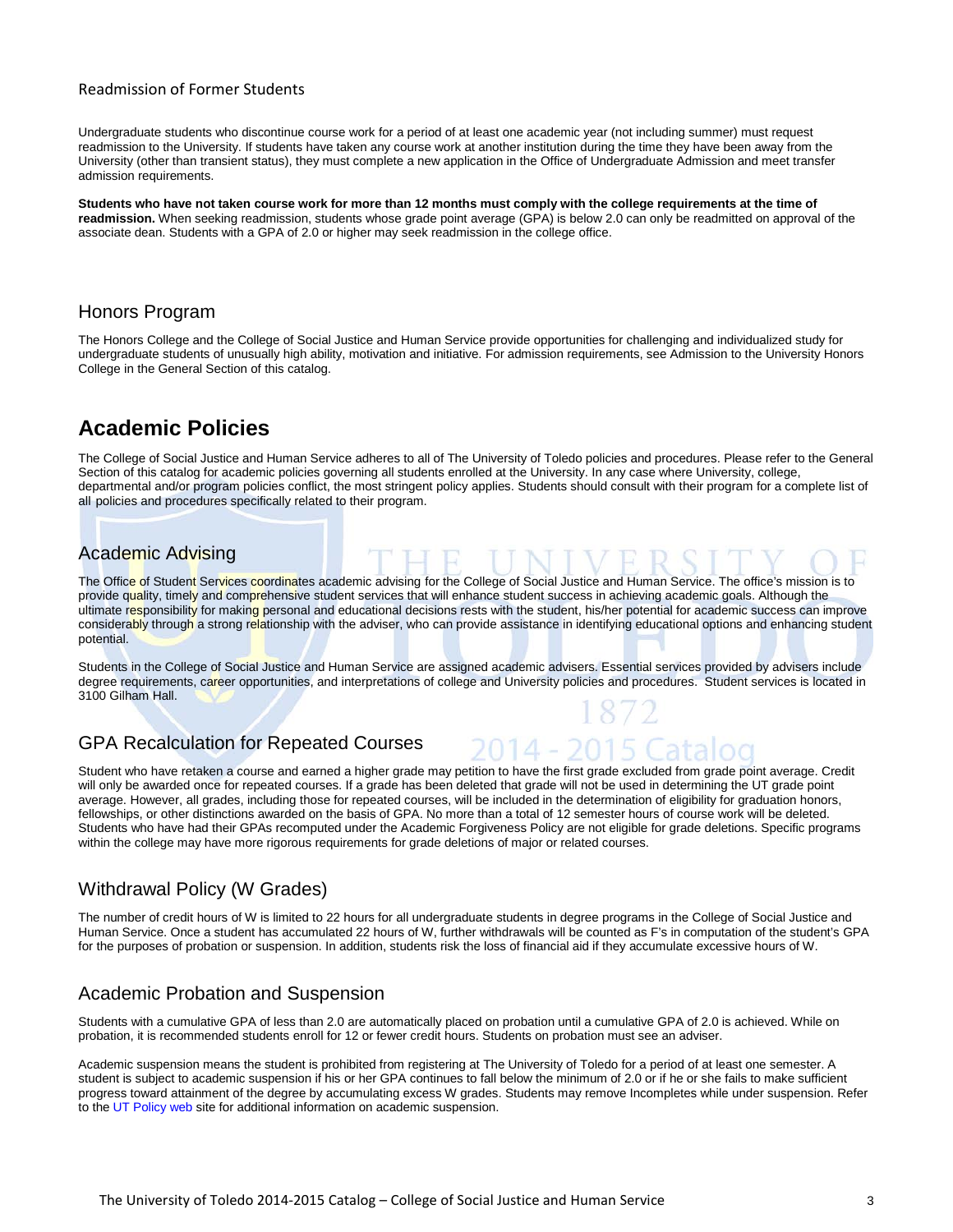### Dismissal

Dismissed students are not eligible for readmission to the College of Social Justice and Human Service.

#### A student may be dismissed for:

- Failing to meet the conditions of readmission after suspension from the College of Social Justice and Human Service.
- Demonstrating patterns of behavior that are inappropriate for students preparing for professional roles or for failing to meet the morals standard as defined by the state of Ohio.

Regulations for probation, suspension and dismissal apply to both full-time and part-time students. In all matters, the dean's decision is final.

### Academic Honesty

Refer to th[e UT Policy web](http://utoledo.edu/policies/) site for further information on Academic Honesty.

### Academic Grievance

Students have the responsibility and right to call to the attention of a professor any course grade believed to be in error. The college grievance procedure must be initiated within 60 days of the posting of the final grade. Academic grievances must follow the procedure described below:

- The student meets with the professor to attempt to resolve the problem.
- If meeting with the professor does not resolve the problem, the student must discuss the problem with the department chair of the faculty member who issued the grade. The chair attempts to resolve the problem, but may not unilaterally change the grade.
- If meeting with the chair does not resolve the issue, the student will forward the appeal to the associate dean of the College of Social Justice and Human Service.
- The college's Petition for Academic Grievance should be used for this purpose. The student must state the reasons for the appeal and the desired outcome. The student must meet with the associate dean to review and discuss the problem. The associate dean will attempt to resolve the problem by meeting with the appropriate faculty member, but may not unilaterally change the grade.
- If the student wishes to continue the appeal, he/she must forward the appropriate information relative to the problem to the Student Grievance Council. Information on this process may be found in The University of Toledo Student Handbook. Note: If the grievance occurs during the fall or summer semester, a grievance petition must be filed with the chair of the Student Grievance Council no later than the last day of classes in the next semester. If the grievance occurs during the spring semester, the grievance petition must be filed with the chair of the Student Grievance Council no later than the last day of classes in the final summer session.

### Student Responsibilities

#### Students are responsible to complete the following:

- All first-year students must see an adviser each semester; all College of Social Justice and Human Service students are strongly encouraged to see a faculty or academic adviser at least once a year.
- Readmit students are responsible for degree requirements in effect at the time of readmission.
- Students are responsible for fulfilling all degree requirements.
- Students are encouraged to meet with their academic advisers as needed for assistance.
- Students must contact the Office of Student Services to schedule an advising appointment.

# **Degree Requirements**

#### **College of Social Justice and Human Service**

Students in baccalaureate programs in the College of Social Justice and Human Service must complete a minimum of 124 hours of course work and have the proper number of credit hours as outlined in their program of study. In all baccalaureate programs, a minimum of 64 hours must be taken at the 2000 levels or above; of these, a minimum of 32 hours must be taken at the 3000 and 4000 levels.

### University Core Curriculum

Students earning bachelor's or associate's degrees in all University colleges and programs are required to complete the University Core Curriculum. Those courses are distributed in the areas of English composition, mathematics, humanities/fine arts, social sciences, natural sciences and multicultural studies (see the General Section of this catalog for details). Some colleges and programs require courses in these areas over and above those required to fulfill University core requirements. The student's academic department or college office should be contacted for specific details.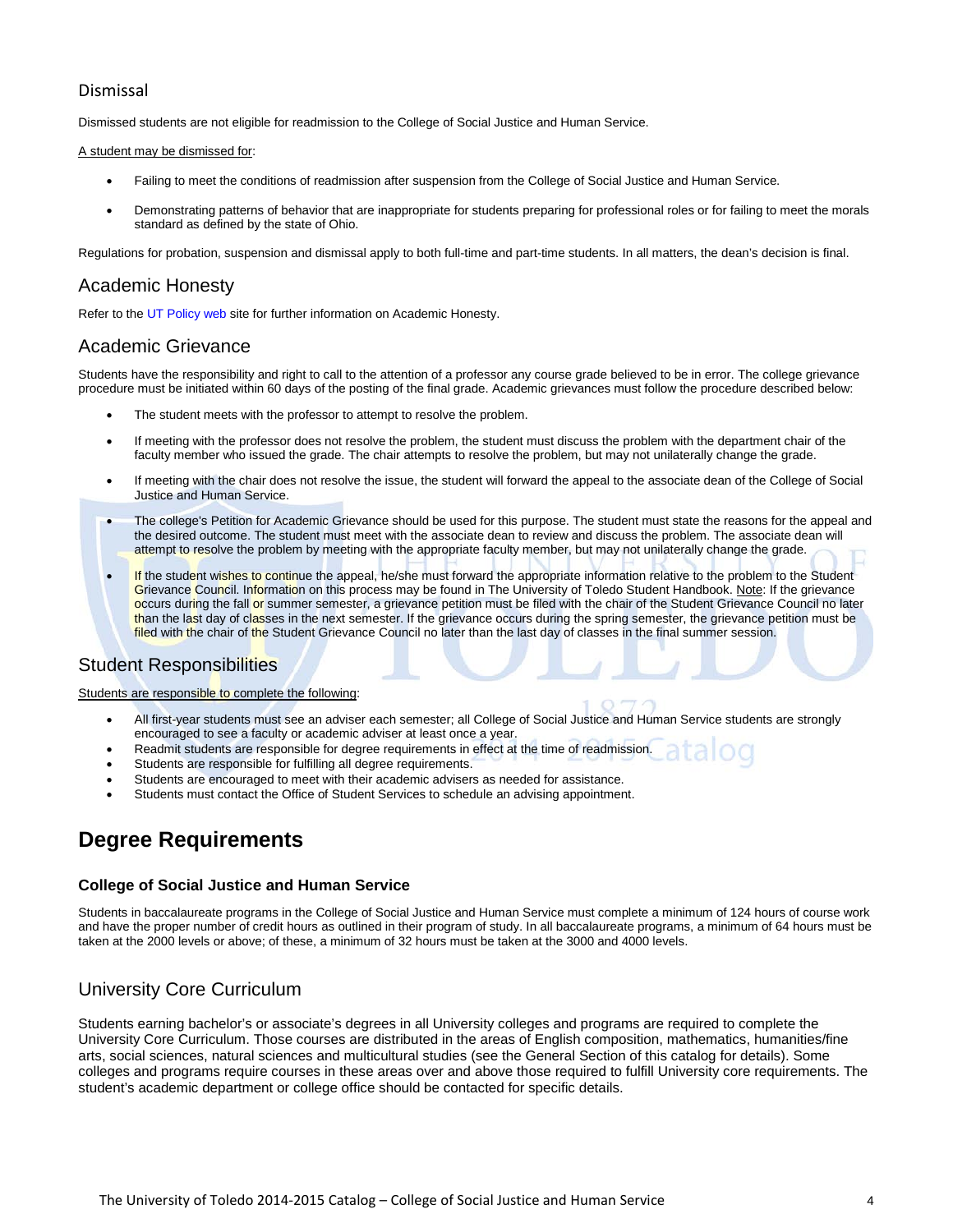# Residence Requirement

Students transferring from other institutions must earn at least 32 credit hours in the College of Social Justice and Human Service at The University of Toledo to be eligible for graduation.

Full-time students transferring into Social Justice and Human Service programs must complete at least the final semester and 25 percent of their program of study in residence within the college. Part-time students must complete the last 12 credit hours and 25 percent of the program of study within the college.

# Application for Graduation

See the UT Policy web site for additional information.

# **Department of Criminal Justice, Social Work and Legal Specialties**

#### Degree Programs

Bachelor of Science in Criminal Justice Minor in Criminal Justice Minor in Forensic Science Investigation

Bachelor of Social Work Honors in Social Work Associate of Paralegal Studies Bachelor of Science in Paralegal Studies Post-Baccalaureate Certificate in Paralegal Studies Nurse Paralegal Certificate Minor in Legal Specialties Honors in Legal Specialties

# **Criminal Justice Programs**

The undergraduate programs in criminal justice include a baccalaureate degree in criminal justice and minors in criminal justice and in forensic science investigation. The program can be completed as a campus based program; the **entire undergraduate degree in criminal justice can also be completed online.**

# Bachelor of Science in Criminal Justice

The Bachelor of Science (B.S.) degree in criminal justice is designed to prepare students to enter law enforcement, corrections, probation, parole, private security, juvenile justice and related careers. In addition, the B.S. program provides preparation for students who wish to attend graduate school in criminal justice, a related field, or law school.

The undergraduate curriculum consists of a liberal arts core, criminal justice core and electives, general electives and supporting courses from related disciplines to form an understanding of justice (e.g., political science, public administration, sociology, history, business and social work). Because good communication and computer skills are important to the criminal justice professional and to students planning to attend graduate or law school, courses in writing, speaking and computer use are part of the curriculum. The faculty is committed not only to teaching about criminal justice systems, but also to challenging students to explore the concept of justice and to develop their own ethical paradigms. Accordingly, course work in ethics is required. Faculty members also emphasize the development of critical thinking and analytical and problemsolving skills in their instruction.

#### Requirements for the Bachelor of Science in Criminal Justice

Student should follow and complete the degree requirements as displayed in the criminal justice program of study chart.

| Requirement                           | <b>Hours</b> |
|---------------------------------------|--------------|
| University General Education          | 34           |
| Criminal justice required courses     | 39           |
| Criminal justice elective courses     | 12           |
| Computer science/applications courses | 3            |
| General electives                     | 36           |
| Minimum total hours                   | 124          |
| Minimum hours at 2000/4000 level      | 64           |
| Minimum hours at 3000/4000 level      | 32           |
| Minimum GPA                           | 2 በ          |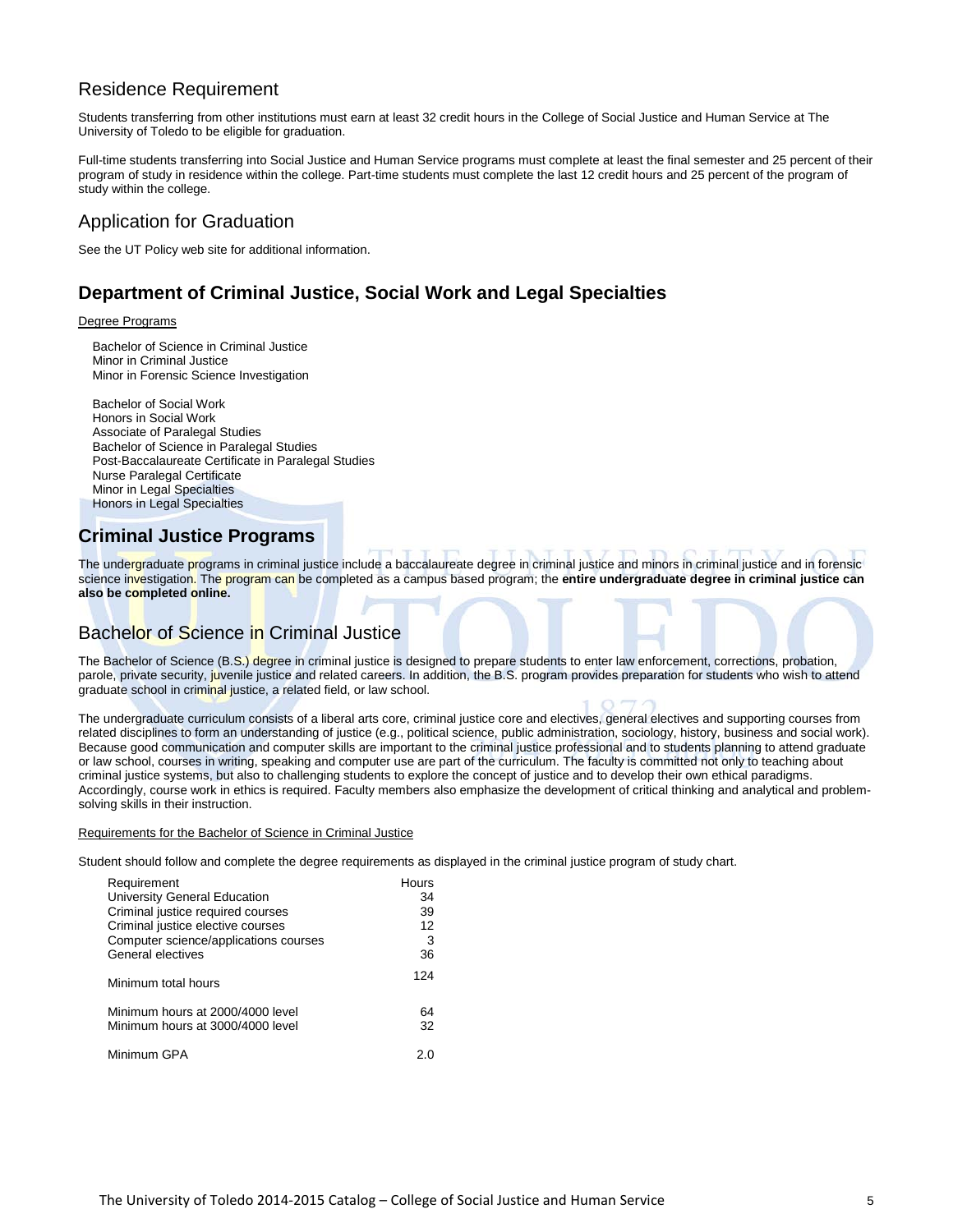Below is a sample curriculum for the Bachelor of Science in Criminal Justice. Sample curriculum is subject to change. Please consult the department for up-todate information.

|                   | <b>Fall Semester</b>                                                                                                                                                                                       |                            | <b>Spring Semester</b>                                                                                                                                            |                        |
|-------------------|------------------------------------------------------------------------------------------------------------------------------------------------------------------------------------------------------------|----------------------------|-------------------------------------------------------------------------------------------------------------------------------------------------------------------|------------------------|
| Year <sub>1</sub> | ENGL 1110 or 1110 College Composition I<br>PSY 1010 Principals of Psychology<br>CRIM 1010 Criminal Justice<br>CRIM 1040 Human Relations<br>HHS 1000 Freshman Orientation<br><b>Computer Science Course</b> | 3<br>3<br>3<br>3<br>1<br>3 | CRIM 1110 Penology<br>CRIM 1240 Policing<br><b>PSC American National Government</b><br>SOC 1010 Intro to Sociology<br>MATH 1180 Math for Liberal Arts (or higher) | 3<br>3<br>3<br>3<br>3  |
|                   | <b>Total Hours</b>                                                                                                                                                                                         | 16                         | <b>Total Hours</b>                                                                                                                                                | 15                     |
| Year <sub>2</sub> | CRIM 2200 Criminal Law<br><b>CRIM 2230 Criminal Procedure</b><br>ENGL 1130 or College Comp II (or higher)<br>Humanities/Fine Arts General Education<br>Elective                                            | 3<br>3<br>3<br>3<br>3      | CRIM 2250 Juvenile Justice<br>CRIM 2050 Applied Criminology<br>Humanities/Fine Arts General Education<br>Natural Science General Education<br>Elective            | 3<br>3<br>3<br>3<br>3  |
|                   | <b>Total Hours</b>                                                                                                                                                                                         | 15                         | <b>Total Hours</b>                                                                                                                                                | 15                     |
| Year <sub>3</sub> | <b>CRIM Electives</b><br>Natural Science General Education<br>Multicultural Course Non-US Diversity<br>Electives                                                                                           | 6<br>3<br>3<br>6           | CRIM 4100 Research Methods in Crim Justice<br>CRIM 3210 Applied Psych for CJ Personnel<br><b>CRIM Elective</b><br>Electives                                       | 3<br>3<br>9            |
|                   | <b>Total Hours</b>                                                                                                                                                                                         | 18                         | <b>Total Hours</b>                                                                                                                                                | 15                     |
| Year 4            | CRIM 4200 Ethics in Criminal Justice<br>CRIM 4590 Adm of Criminal Justice<br><b>Electives</b><br><b>Total Hours</b>                                                                                        | 3<br>3<br>9<br>15          | <b>CRIM Elective</b><br>Electives<br><b>Multicultural Course US Diversity</b><br><b>Total Hours</b>                                                               | 3<br>3<br>6<br>3<br>15 |

Courses are available in the summer. Students should consult an academic adviser or the summer course schedule to develop a program of study that includes summer courses. Please note that CRIM 4590 is a capstone class required to be taken at The University of Toledo.

# Minor in Criminal Justice

The minor in criminal justice designed to give the student an overview of the criminal justice discipline; it includes an introductory course and a foundational course in each of the four areas recommended by the Academy of Criminal Justice Sciences (i.e., penology, policing, constitutional law and juvenile justice). The remaining six hours give the student freedom to explore areas of interest in criminal justice.

| <b>Reauired</b>                       | Hours |                     |
|---------------------------------------|-------|---------------------|
| <b>CRIM 1010 Criminal Justice</b>     |       | 2014 - 2015 Catalog |
| CRIM 1110 Penology                    |       |                     |
| CRIM 1240 Policing                    |       |                     |
| CRIM 2230 Criminal Procedure          |       |                     |
| CRIM 2250 Juvenile Justice            |       |                     |
| CRIM Electives at the 3000/4000 level |       |                     |
|                                       |       |                     |

### Minor in Forensic Science Investigation

The minor in forensic science investigation is designed to provide an overview of the importance of forensic science evidence in the criminal justice system. Students learn about the rules and procedures of evidence pertaining to admissibility of scientific and physical material; the basic methods of collection, preservation and analysis of evidence; and the methods of presentation of evidence in court.

This minor is designed for students planning to work for law enforcement agencies to better understand the importance and types of forensic science evidence in criminal investigations. It is not designed for students who plan to work in a crime laboratory or in jobs requiring in-depth scientific analysis of evidence. Those students interested in forensic science will need to obtain a degree (preferably at the graduate level) in the natural sciences.

| Required*                                     | Hours |
|-----------------------------------------------|-------|
| BIOL 2020 Mammalian form and function         |       |
| BIOL 2170 Fundamentals of Life Science II     | 4     |
| BIOL 2180 Fundamentals of Life Science II Lab | 1     |
| CHEM 1100 Concepts in Chemistry               | 3     |
| CHEM 1150 Concepts in Chemistry Lab           | 1     |
| CRIM 2210 Criminal Investigation I            | 3     |
| CRIM 2220 Laws of Evidence                    | 3     |
| CRIM 3290 Criminal Investigation II           | 3     |
| CRIM 4940 Criminal Justice Internship         | 3     |
|                                               |       |

\*Students will be responsible for meeting all of the prerequisites and co-requisites for the required courses in the minor.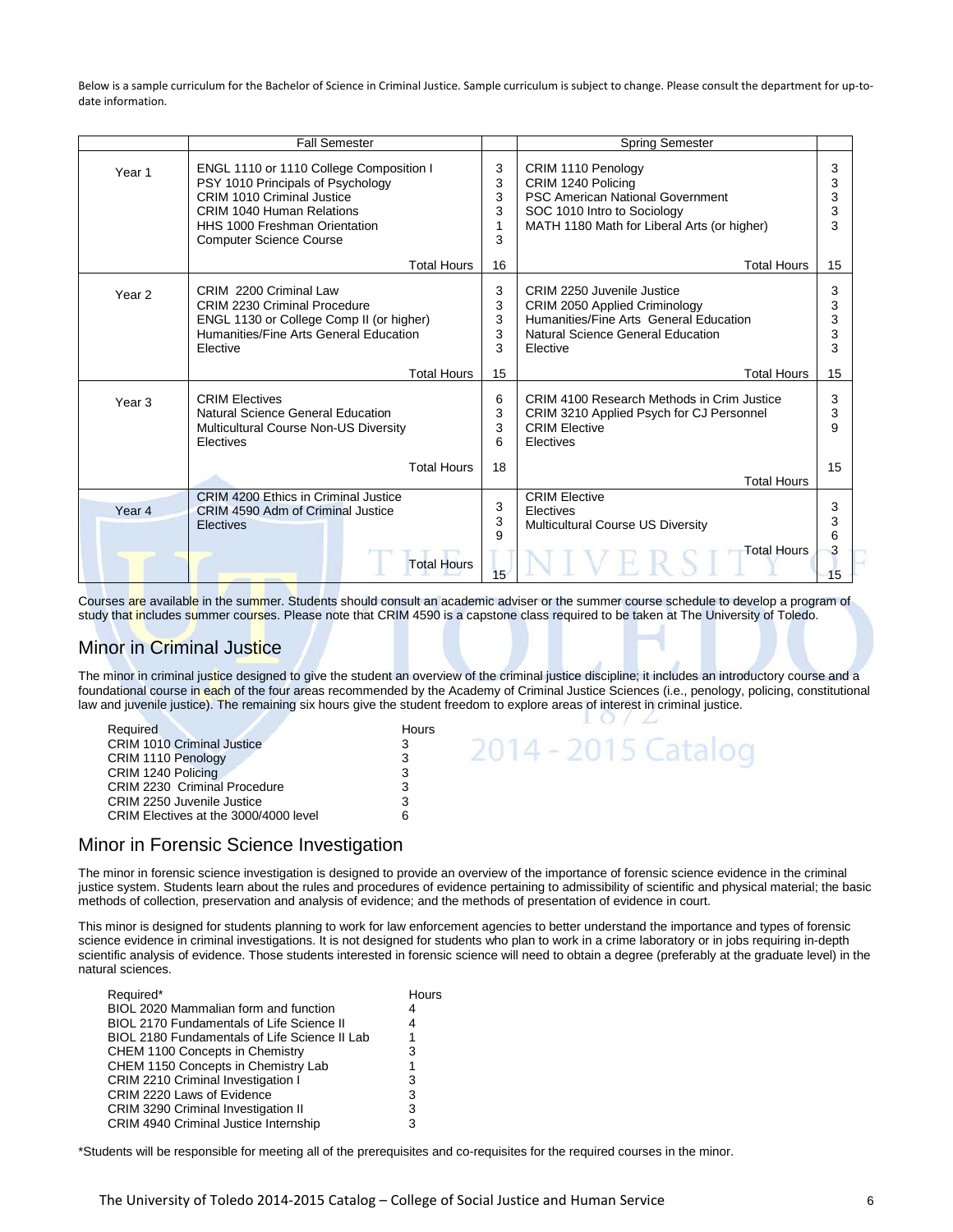#### **Social Work Programs**

The program in social work consists of a baccalaureate degree that meets the educational requirements for the Licensed Social Worker level. Honors in social work is also available.

## Bachelor of Social Work

The social work program offers a bachelor of social work degree. The undergraduate social work program is fully accredited by the Council on Social Work Education and prepares students for entry into the beginning level of professional social work practice as generalist social workers who work in a variety of system sizes with various population groups. Graduates of the program meet the educational requirements for licensing at the Licensed Social Worker (LSW) level in the state of Ohio.

#### Admission Requirements

Freshmen entering The University of Toledo with the intent of majoring in social work should declare pre-social work as their major until they complete the requirements to apply to the social work program and have been accepted to the social work program.

Prior to applying to the social work program, the student must have:

- Completed 30 semester hours of course work;
- Minimum UT GPA of 2.25; and
- Completed SOCW 1030, 2010 and 2210 with a minimum major GPA of 2.5 and a grade no less than C in each of these social work courses.

Admission to the social work program is selective; students will not be permitted to enroll in social work courses at the 3000 level or higher unless they have been admitted to the social work program. Applications are available from advisers.

#### Degree Requirements

Students should follow and complete the degree requirements as displayed in the social work program degree chart. Social work students enroll in BIOL 1120 as part of the natural science requirements of the College of Social Justice and Human Service. Students may not take P/NC in major courses or related courses, except SOCW 4220.

Below is a sample curriculum for the Bachelor of Social Work. Sample curriculum is subject to change. Please consult the department for up-todate information.

|                   | <b>Fall Semester</b>                                                                                                                                                                                                                                  |                             | <b>Spring Semester</b>                                                                                                                                                                                              |                                    |
|-------------------|-------------------------------------------------------------------------------------------------------------------------------------------------------------------------------------------------------------------------------------------------------|-----------------------------|---------------------------------------------------------------------------------------------------------------------------------------------------------------------------------------------------------------------|------------------------------------|
| Year <sub>1</sub> | ENGL 1110 or 1110 College Composition I<br>SOC 1010 Intro to Sociology<br><b>MATH 1180 Mathematics for Liberal Arts</b><br>SOCW 1030 Intro to Social Welfare<br><b>Humanities/Fine Arts General Education</b><br><b>HHS 1000 Freshman Orientation</b> | 3<br>3<br>3<br>3<br>1       | ENGL 1130 or higher College Comp II<br>BIOL 1120 Survey of Biology<br>PSY 1010 Principles of Psychology<br>CMPT 1100 Comp Inform Applications<br><b>General Education</b><br><b>Total Hours</b>                     | 3<br>3<br>$\overline{3}$<br>3<br>4 |
|                   | <b>Total Hours</b>                                                                                                                                                                                                                                    | 16                          |                                                                                                                                                                                                                     | 16                                 |
| Year <sub>2</sub> | PSC 1200 American National Government<br>SOCW 2010 Survey of SW Profession<br>Natural Science General Education<br>Elective<br><b>Total Hours</b>                                                                                                     | 3<br>3<br>3<br>6<br>15      | ECON 1010 or higher ECON<br>ANTH 2100 Human Society thru Film or<br>ANTH 2800 Cultural Anthropology<br>SOCW 2210 SW Field Experience I<br>Humanities/Fine Arts General Education<br>Electives<br><b>Total Hours</b> | 3<br>3<br>3<br>3<br>4<br>16        |
| Year <sub>3</sub> | SOCW 3110 Social Work Practice I<br>SOCW 3240 Human Behav - SocEnvt I<br>SOCW 3300Social Policy and Legislation<br>Elective (DST, SOC, WGST or AFST)<br><b>Total Hours</b>                                                                            | 3<br>3<br>3<br>6<br>15      | SOCW 3120 Social Work Interviewing<br>$\mathbf{H}$<br>SOCW 3220 Human Behavior II<br>SOCW 3230 Human Behavior III<br>SOCW Social Work Research Practicum II<br><b>SOWC Elective</b>                                 | 4<br>3<br>3<br>3<br>3<br>16        |
|                   |                                                                                                                                                                                                                                                       |                             | <b>Total Hours</b>                                                                                                                                                                                                  |                                    |
| Year 4            | SOCW 4120 SW Practice II<br>SOCW 4200 Field Lab II<br>SOCW 4220 Field II<br>Elective (DST, SOC, WGST or AFST)                                                                                                                                         | 3<br>3<br>1<br>5<br>3<br>15 | SOCW 4120 SW Practice III<br>SOCW 4210 Field Lab III<br>SOCW 4230 Field III<br>SOC 4660 Racial/Ethnic Minorities/US or<br>SOC 4670 African Americans in US<br>Elective<br><b>Total Hours</b>                        | 3<br>1<br>5<br>3<br>3<br>15        |
|                   | Total Hours                                                                                                                                                                                                                                           |                             |                                                                                                                                                                                                                     |                                    |

Entry to SOCW 4120, 4130, 4200, 4210, 4220 and 4230 require senior standing, a minimum overall GPA of 2.25, a minimum major GPA 2.5, a grade of C or better in all major courses and permission of the field director.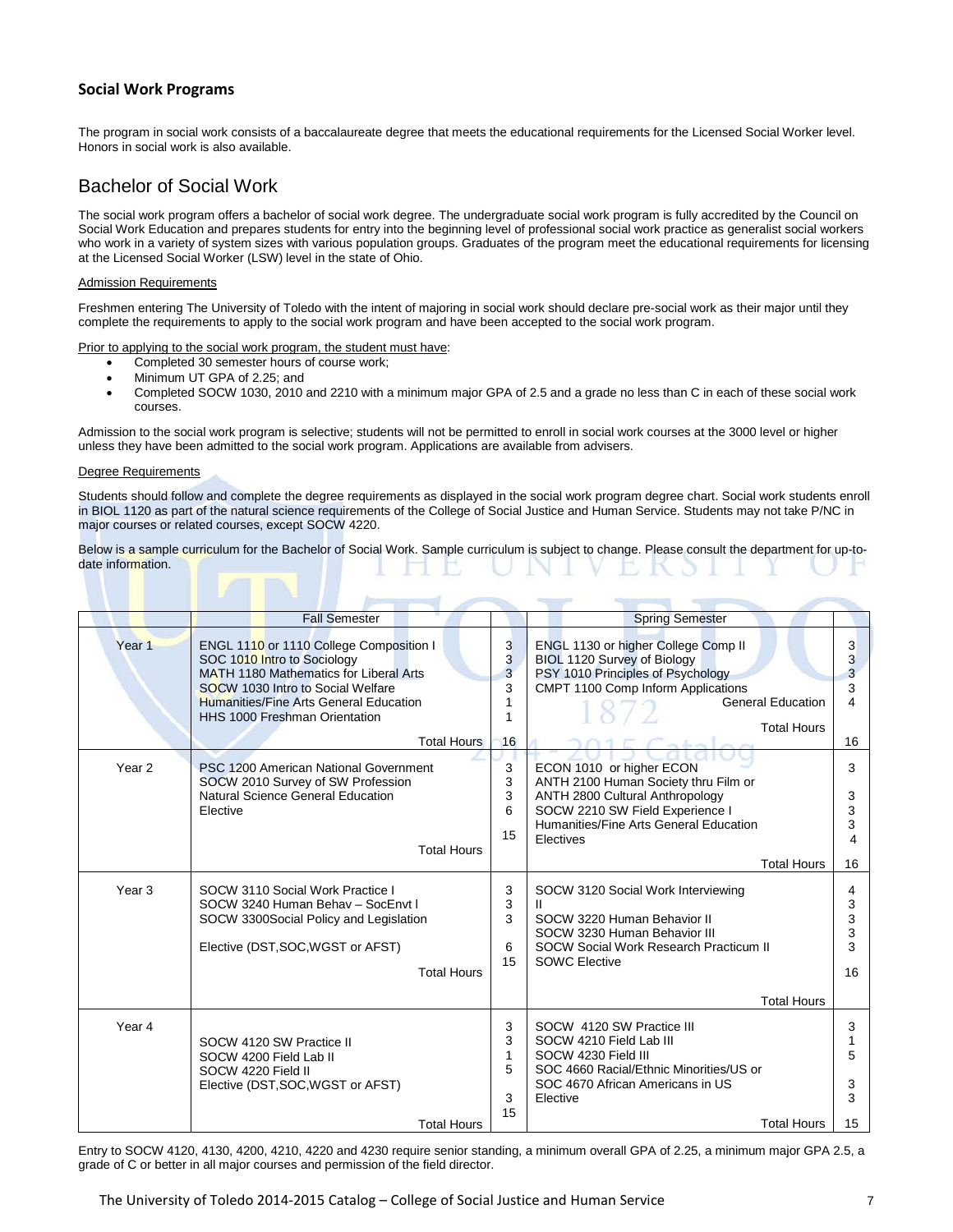Departmental Honors in Social Work: Qualified juniors and seniors may apply to work for honors in social work.

The following are requirements for admission to the departmental honors program in social work:

- Minimum GPA of 3.3 in social work courses
- Minimum cumulative GPA of 3.0
- 12 hours completed work in social work, and
- Qualification as a social work major.

After being admitted to the departmental honors program in social work, the student must complete nine hours of independent work in social work. During the final semester before graduation, the student must pass a comprehensive examination or complete a research project. The honors topic and research project are to be developed in close conjunction with a faculty adviser. Students should discuss their special interests with faculty members or with an adviser who will help identify an appropriate faculty member to guide the honors work.

## **Legal Specialties Programs**

Undergraduate programs related to the legal profession are found in this department. Programs include academic course work and practical experiences designed to develop the knowledge, critical thinking and communication skills necessary for contributing to the legal profession. All of the department faculty are licensed attorneys, judges and magistrates and are available for career advising.

# Paralegal Studies Programs

A dynamic field of study, the legal specialties program in paralegal studies prepares students to be an integral part of the legal team, working under the supervision and direction of attorneys. Paralegals assist attorneys by conducting interviews and investigations, researching cases, drafting legal documents, and assisting at real estate closings, depositions and trials. All degree and certificate programs hold prestigious American Bar Association approval. Contact the program office at 419.530.7746 for more information.

### Prelaw Studies

No particular degree is required for admission to law school. Successful law students must possess good communication, logic and analytical skills, and have a fundamental understanding of the legal system. The paralegal studies program provides students with an excellent "pre-law" program by teaching those important skills. Graduates with a bachelor degree in paralegal studies who meet certain criteria will receive guaranteed admission to The University of Toledo College of Law.

# Associate of Applied Science- Paralegal Program Degree Requirements

Below is a sample curriculum for associate of applied science in the paralegal program. Sample curriculum is subject to change. Please consult the department for up-to-date information.

 $1872$ 

|        | <b>Fall Semester</b>                                                                                                                                                                                                 |                             | <b>Spring Semester</b>                                                                                                                                                                  |         |
|--------|----------------------------------------------------------------------------------------------------------------------------------------------------------------------------------------------------------------------|-----------------------------|-----------------------------------------------------------------------------------------------------------------------------------------------------------------------------------------|---------|
| Year 1 | <b>ENGL 1110 College Composition I</b><br>LGL 1010 Introduction to Law<br>LGL 1720 Law Practice Management<br>MATH 1320 College Algebra<br><b>LGL 2120 Real Estate Transactions</b><br>HHS 1000 Freshman Orientation | 3<br>3<br>3<br>3<br>3       | ENGL 1130 or higher Comp II<br>LGL 1160 Legal Research<br>LGL 1150 Tort Law*<br><b>ENGL 1130 College Composition II</b><br>Social Science General Education                             |         |
|        | Total Hours                                                                                                                                                                                                          | 16                          | <b>Total Hours</b>                                                                                                                                                                      | 15      |
| Year 2 | LGL 2020 Civil Procedure<br>LGL 2130 Family Law<br>BUAD 2040 Financial Acct. Information<br>Social Science General Education<br>Humanities General Education<br>Total Hours                                          | 3<br>3<br>3<br>3<br>3<br>15 | Law Elective<br>Elective<br>Humanities General Education<br>Legal Assisting Internship<br>CMPT 1100 Computer Applications or BUAD 1020<br>Micro Applications in Business<br>Total Hours | 3<br>15 |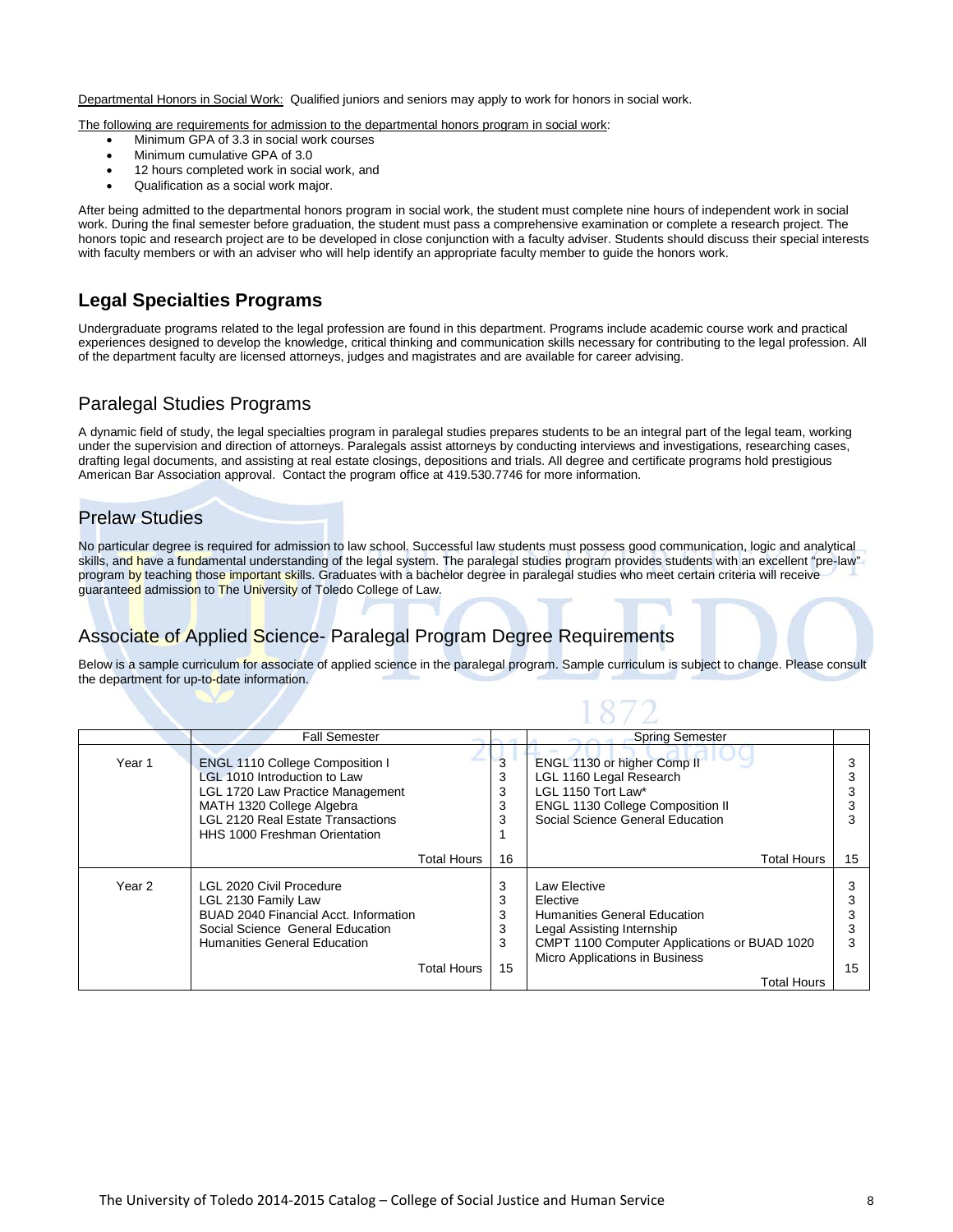# Bachelor of Science – Paralegal Program Degree Requirements

Below is a sample curriculum for the Bachelor of Science in the paralegal program. Sample curriculum is subject to change. Please consult the department for up-to-date information.

|                   | <b>Fall Semester</b>                                                                                                                                                                                                             |                                          | Spring Semester                                                                                                                                                                                             |                             |
|-------------------|----------------------------------------------------------------------------------------------------------------------------------------------------------------------------------------------------------------------------------|------------------------------------------|-------------------------------------------------------------------------------------------------------------------------------------------------------------------------------------------------------------|-----------------------------|
| Year 1            | LGL 1010 Introduction to Law<br>LGL 1720 Law Practice ManagementLGL 2120<br><b>Real Estate Transactions</b><br>MATH 1320 College Algebra<br>ENGL 1110 College Composition I                                                      | 3<br>3<br>3<br>3<br>3                    | LGL 1160 Legal Research<br>LGL 1150 Tort Law<br>CMPT 1100 or BUAD 1020<br>Social Science General Education<br>ENGL 1130 or higher Comp II                                                                   | 3<br>3<br>3<br>3<br>3       |
|                   | <b>Total Hours</b>                                                                                                                                                                                                               | 15                                       | <b>Total Hours</b>                                                                                                                                                                                          | 15                          |
| Year <sub>2</sub> | LGL 2020 Civil Procedure<br>LGL 2130 Family Law<br>LGL 2700 Advocacy: Mock Trial<br>BUAD 2040 Financial Acct. Information<br>Social Science General Education                                                                    | 3<br>3<br>3<br>3<br>3                    | LGL 2110 Estate & Probate Administration<br>LGL 2210 Prac & Prod of Admin Law<br>PHIL 1020 Critical Thinking<br>Humanities General Education<br><b>Total Hours</b>                                          | 3<br>3<br>3<br>3<br>3       |
|                   | <b>Total Hours</b>                                                                                                                                                                                                               | 15                                       |                                                                                                                                                                                                             | 15                          |
| Year <sub>3</sub> | LGL 3030 Adv. Legal Research/Writing<br>LGL 3050 Bankruptcy Pract & Cons Appl<br>PHIL Elective at 3000/4000 level<br><b>Legal Specialty Option</b><br>Natural Science General Education Natural<br>Science General Education Lab | 3<br>3<br>3<br>3<br>3<br>1               | LGL 3010 Law of Business Associations<br>LGL 3330 Litigation<br><b>LGL 4130 Clinical Experience</b><br><b>Legal Specialty Option</b><br>Multicultural Non-US Diversity<br>Natural Science General Education | 3<br>3<br>3<br>3<br>3<br>3  |
|                   | <b>Total Hours</b>                                                                                                                                                                                                               | 16                                       | <b>Total Hours</b>                                                                                                                                                                                          | 18                          |
| Year <sub>4</sub> | <b>LGL 4030 Contract Law</b><br>LGL 3350 Alternative Dispute Resolution<br>PHIL Elective at 3000/4000 level<br>Legal Specialty Option<br><b>General Elective</b><br><b>Total Hours</b>                                           | 3<br>3<br>$\overline{3}$<br>3<br>3<br>15 | LGL 4940 Advanced Paralegal Internship<br><b>Legal Specialty Option</b><br><b>Multicultural US Diversity</b><br><b>General Elective</b><br><b>General Elective</b><br><b>Total Hours</b>                    | 3<br>3<br>3<br>3<br>3<br>15 |

# Post Baccalaureate Certificate in Paralegal Studies – Degree Requirements

To be accepted into this program, students must have at least a four-year bachelor degree.

Below is a sample curriculum for the certificate program. Sample curriculum is subject to change. Please consult the department for up-to-date information.

|        | <b>Fall Semester</b>                                                                                                                                                                                                                                                                                                                                                                                                                                                                                                                                                                         |                                                | <b>Spring Semester</b>                                                                                                                    |                       |
|--------|----------------------------------------------------------------------------------------------------------------------------------------------------------------------------------------------------------------------------------------------------------------------------------------------------------------------------------------------------------------------------------------------------------------------------------------------------------------------------------------------------------------------------------------------------------------------------------------------|------------------------------------------------|-------------------------------------------------------------------------------------------------------------------------------------------|-----------------------|
| Year 1 | LGL 1010 Introduction to Law<br>LGL 1720 Law Practice Management<br><b>LGL 2020 Civil Procedure</b><br><b>LGL 2120 Real Estate Transactions</b><br>Law Elective                                                                                                                                                                                                                                                                                                                                                                                                                              | 3<br>3<br>3<br>3<br>3                          | LGL 1150 Tort Law<br>LGL 1160 Legal Research<br>LGL 2110 Estate & Probate Administration<br>LGL 2940 Paralegal Internship<br>Law Elective | 3<br>3<br>3<br>3<br>3 |
|        | Total Hours                                                                                                                                                                                                                                                                                                                                                                                                                                                                                                                                                                                  | 15                                             | Total Hours                                                                                                                               | 15                    |
|        | Law Electives – choose two from the list below:<br>LGL 2210 Practice & Procedures in Administrative Law<br>LGL 2130 Family Law (Prereg: LGL 1010 & LGL 1160)<br>LGL 2700 Advocacy: Mock Trial<br>LGL 3010 Law of Bus Assoc (Prereg: LGL 1010 & LGL1720)<br>LGL 3030 Adv. Leg Res (Prereq: LGL 1010 & LGL1160)<br>LGL 3050 Bank Prac (Prereq: LGL 1010 & LGL1160)<br>LGL 3330 Litigation (Prereg: LGL 1150 & LGL2020)<br>LGL 3350 Alt Dispute Res (Prereq: LGL 1010, 1150 & 2020)<br>LGL 4030 Contract Law (Prereq: LGL 1010 & LGL1160)<br>LGL 1130 Clinical Exp (Prereq: LGL 1010 & LGL1160) | 3<br>3<br>3<br>3<br>3<br>3<br>3<br>3<br>3<br>3 |                                                                                                                                           |                       |

Although the Paralegal Internship may be taken by post-baccalaureate certificate students during their second semester, it is strongly suggested that it be taken alone in the student's third semester.

oa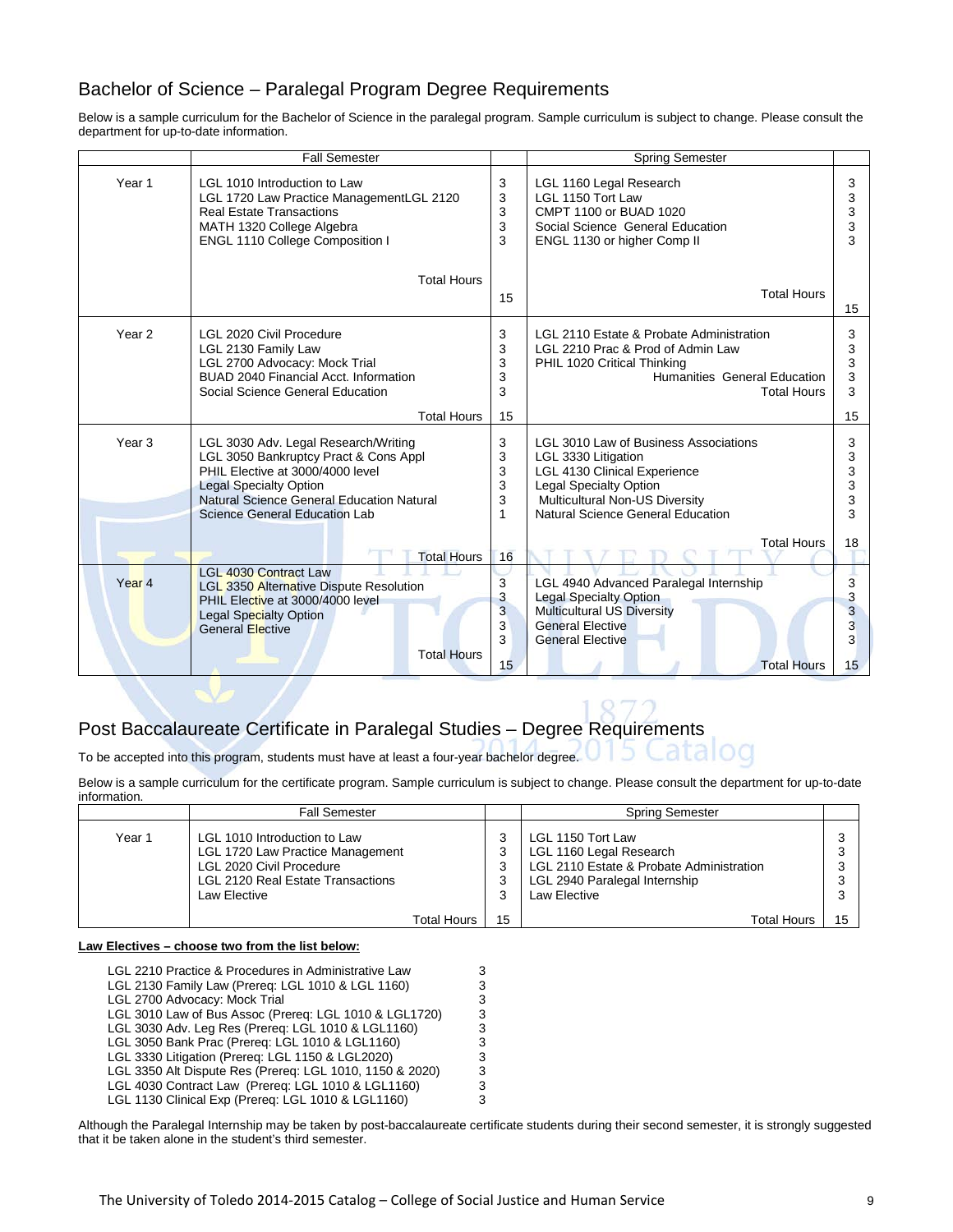# Nurse Paralegal Certificate – Degree Requirements

The nurse paralegal certificate program prepares practicing nurses for careers in law where medical education and experience are needed. Examples of these areas of the law are medical malpractice, personal injury, workers compensation, wrongful death and social security.

Below is a sample curriculum for the certificate program. Sample curriculum is subject to change. Please consult the department for up-to-date information.

|        | <b>Fall Semester</b>                                                                                        |          | Spring Semester                                                                                   |        | Summer Sem                                                    |
|--------|-------------------------------------------------------------------------------------------------------------|----------|---------------------------------------------------------------------------------------------------|--------|---------------------------------------------------------------|
| Year 1 | LGL 1010 Introduction to Law<br>LGL 1720 Law Practice Management<br>LGL 2020 Civil Procedure<br>Total Hours | 3<br>- 9 | LGL 1150 Tort Law<br>LGL 1160 Legal Research<br>LGL 2210 Administrative Law<br><b>Total Hours</b> | 3<br>3 | <b>LGL 2940</b><br>Paralegal<br>Internship<br>(3 Total Hours) |

### Minor in Legal Specialties Requirements

Below is a sample curriculum for the minor in legal specialties. Sample curriculum is subject to change. Please consult the department for up-todate information.

|        | <b>Fall Semester</b>                                                                     |                       | <b>Spring Semester</b>                            |             |
|--------|------------------------------------------------------------------------------------------|-----------------------|---------------------------------------------------|-------------|
| Year 1 | LGL 1010 Introduction to Law<br>LGL 2120 Real Estate Law<br>Law Elective<br>Law Elective | ີ<br>J<br>3<br>3<br>3 | LGL 1150 Tort Law<br>Law Elective<br>Law Elective | 3<br>3<br>3 |
|        | <b>Total Hours</b>                                                                       | 12                    | <b>Total Hours</b>                                | 9           |

#### **Law Electives – choose four from the following:**

- LGL 1160 Legal Research (Prereq: LGL 1010)<br>
LGL 2110 Estate & Probate Administration 33
- LGL 2110 Estate & Probate Administration 3<br>
LGL 2130 Family Law (Prereq: LGL 1010 & LGL 1160) 3
- 
- LGL 2700 Advocacy: Mock Trial LGL 3010 Law of Bus Assoc (Prereq: LGL 1010 & LGL1720)
- LGL 2130 Family Law (Prereq: LGL 1010 & LGL 1160)<br>
LGL 2700 Advocacy: Mock Trial<br>
LGL 3010 Law of Bus Assoc (Prereq: LGL 1010 & LGL1720)<br>
LGL 3110 Personal Law (Prereq: Jr Standing or Instructor Permission)<br>
3
- LGL 3110 Personal Law (Prereq: Jr Standing or Instructor Permission)<br>LGL 3120 Personal Law II (Prereq: LGL 3120)<br>LGL 3350 Alt Dispute Res (Prereq: LGL 1010, 1150 & 2020)
- LGL 3120 Personal Law II (Prereq: LGL 3120)
- LGL 3350 Alt Dispute Res (Prereq: LGL 1010, 1150 & 2020)<br>LGL 4030 Contract Law (Prereq: LGL 1010 & LGL1160) 33

LGL 4030 Contract Law (Prereq: LGL 1010 & LGL1160)<br>LGL 4230 Health Care & the Law (Prereg: Jr Standing or Instructor Permission) 3 LGL 4230 Health Care & the Law (Prereq: Jr Standing or Instructor Permission)

Students will be responsible for meeting all of the prerequisites for the required courses in the minor.

Departmental Honors in Legal Specialties

To be awarded, upon graduation, the citation "Honors in Legal Specialties" an admitted student must:

- 1. Successfully complete 9 hours of LGL honors courses, and<br>2. Maintain at least a cumulative GPA of 3.5 in the student's e
- 2. Maintain at least a cumulative GPA of 3.5 in the student's entire paralegal studies program of study, and<br>3. Submit to the program director a portfolio of the student's honor's work for verification before applying for
- 3. Submit to the program director a portfolio of the student's honor's work for verification before applying for graduation.

#### **Students should register for the honors section of 3 courses from the following list, and consult with the paralegal studies instructors regarding the honors requirements in those courses:**

| LGL 3010 Law of Bus Assoc (Prereg: LGL 1010 & LGL1720)                        | 3 |
|-------------------------------------------------------------------------------|---|
| LGL 3030 Adv. Leg Res (Prereq: LGL 1010 & LGL1160)                            | 3 |
| LGL 3050 Bank Prac (Prereq: LGL 1010 & LGL1160)                               | 3 |
| LGL 3110 Personal Law (Prereg: Jr Standing or Instructor Permission)          | 3 |
| LGL 3120 Personal Law II (Prereg: LGL 3120)                                   | 3 |
| LGL 3330 Litigation (Prereg: LGL 1150 & LGL2020)                              | 3 |
| LGL 4030 Contract Law (Prereg: LGL 1010 & LGL1160)                            | 3 |
| LGL 4230 Health Care & the Law (Prereg: Jr Standing or Instructor Permission) | 3 |
|                                                                               |   |

# **Department of School Psychology, Higher Education and Counselor Education**

# Degree Programs

Minor in Counseling Undergraduate Certificate in Chemical Dependency Counseling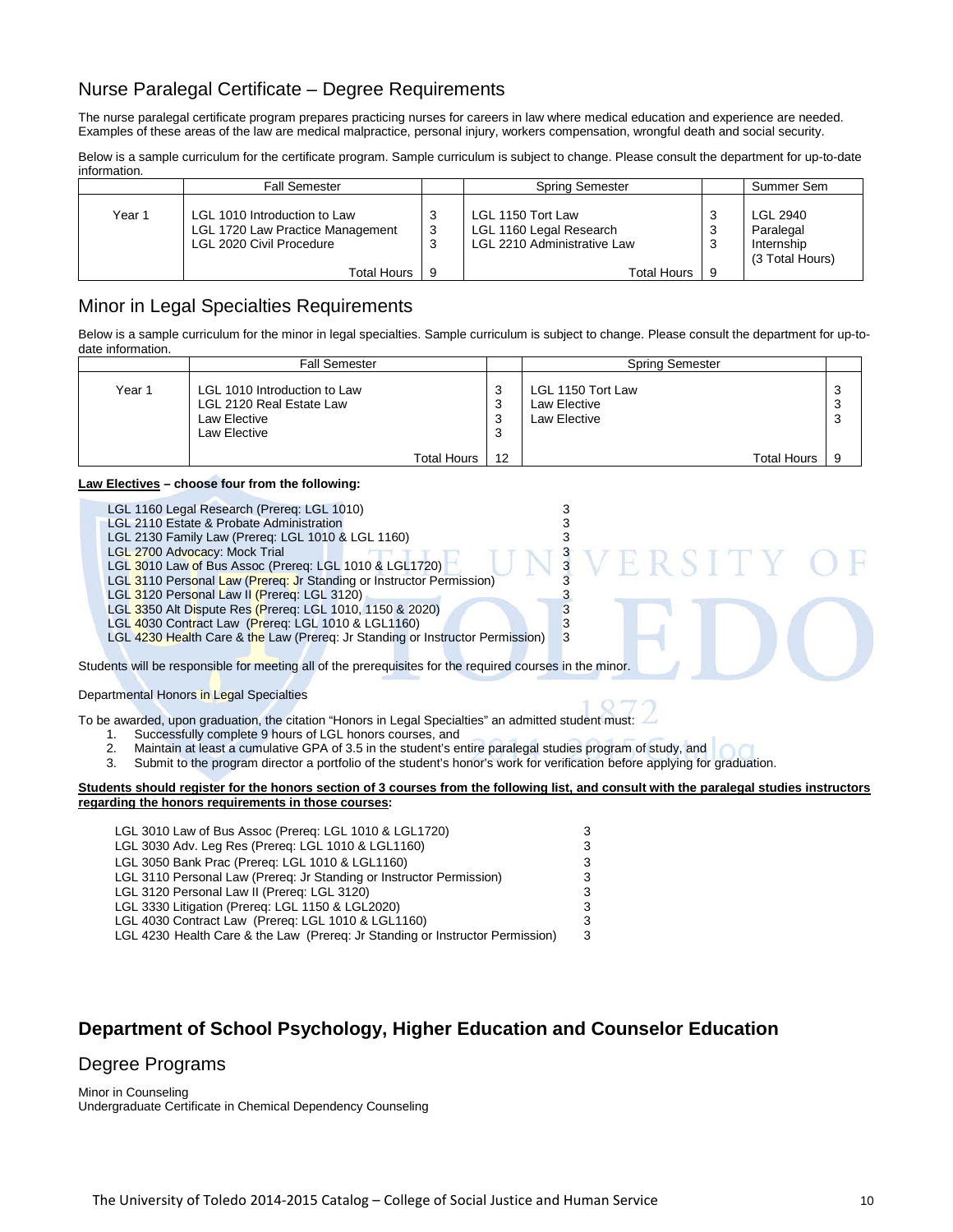# Counselor Education Program

### Minor in Counseling

The Counseling Minor allows undergraduates to learn basic concepts and skills used in the counseling profession including counseling theories and skills, substance abuse treatment and prevention and case management. The minor will not lead to licensure or certification but will be a sound foundation for students wishing to pursue a master's degree in counseling or other helping professions.

#### **The counseling Minor requires a minimum of 19 semester hours as follows:**

CESP Required Core Course – 4 hours COUN 1110 Fundamentals of Human Mental Health 4

CESP Electives – 15 hours (At least 8 hours must be at 3000 or 4000 level) COUN 1240 Substance Abuse Issues in Mental Health 3 COUN 2120 Group and Therapeutic Approaches 4 COUN 2220 Family Theories & Cult Infl in Mental Health 3 COUN3110 Case Management in Mental Health 3 COUN 3140 Substance Abuse Pre & Com Program 3 COUN 3150 Models of Treatment for Substance Abuse 3 COUN 3220 Theories in Mental Health COUN 4080 Essentials of Helping Relationships 3<br>COUN 4240 Substance Abuse Treatment Techniques 3 COUN 4240 Substance Abuse Treatment Techniques

# Undergraduate Certificate in Chemical Dependency Counseling

This certificate program is designed to help students meet the academic requirements for licensure as a Licensed Chemical Dependency Counselor II or Licensed Chemical Dependency Counselor III. Students must either have a degree or be working toward completion of a degree. To qualify for licensure as a LCDC II, students must have an associate's degree in a behavioral science (e.g., psychology, social work, etc.) or a bachelor's degree in any subject. To qualify for licensure as an LCDC III, students must have a bachelor's degree in a behavioral science. Students seeking a LCDC II license will need to document completion of 6,000 hours of chemical dependency counseling related work experience of which a minimum of twenty percent must be in chemical dependency counseling. This work can include paid and volunteer hours. An associate's degree in a behavioral science (e.g., psychology, social work) may substitute for one thousand hours of work experience. Students seeking a LCDC III license will need to document completion of 4,000 hours of chemical dependency counseling related work experience of which a minimum of twenty percent must be in chemical dependency counseling.

**The undergraduate Certificate in Chemical Dependency Counseling requires a minimum of 22 credit hours as follows:**

| <b>COUN 1240</b> | Substance Abuse Issues in Mental Health        | 3 |
|------------------|------------------------------------------------|---|
| <b>COUN 2120</b> | Group and Therapeutic Approaches               | 4 |
| <b>COUN 2220</b> | Family Theories & Cult Infl in Mental Health   | 3 |
| <b>HEAL 3300</b> | <b>Drug Awareness</b>                          | 3 |
| <b>COUN 3140</b> | Substance Abuse Pre& Com Program               | 3 |
| <b>COUN 3150</b> | <b>Models of Treatment for Substance Abuse</b> | 3 |
| <b>COUN 4240</b> | <b>Substance Abuse Treatment Techniques</b>    | 3 |
|                  |                                                |   |

#### 015 Catalog **College of Social Justice and Human Service Faculty**

**Terry Cluse-Tolar,** 1997, Professor A.B., Ohio University; M.S.W., Ph.D., The Ohio State University

#### **Wendy Cochrane**, 2002, Associate Professor

B.S., Miami University; M.A., The Ohio State University; Ed.S., Ph.D., University of South Florida

**Andrew Dier**, 2011, Lecturer B.S., M.A., The University of Toledo

**Debra Gentry**, 2010, Assistant Professor B.S., B.A., M.S., Ph.D., Indiana University

**Wendi Goodlin-Fahncke**, 2008, Assistant Professor B.A., University of Pittsburgh; M.A., Ph.D., Bowling Green State University

**Louis Guardiola Jr**., 2014, Lecturer B.S.W., The University of Toledo, M.S.W., Cleveland State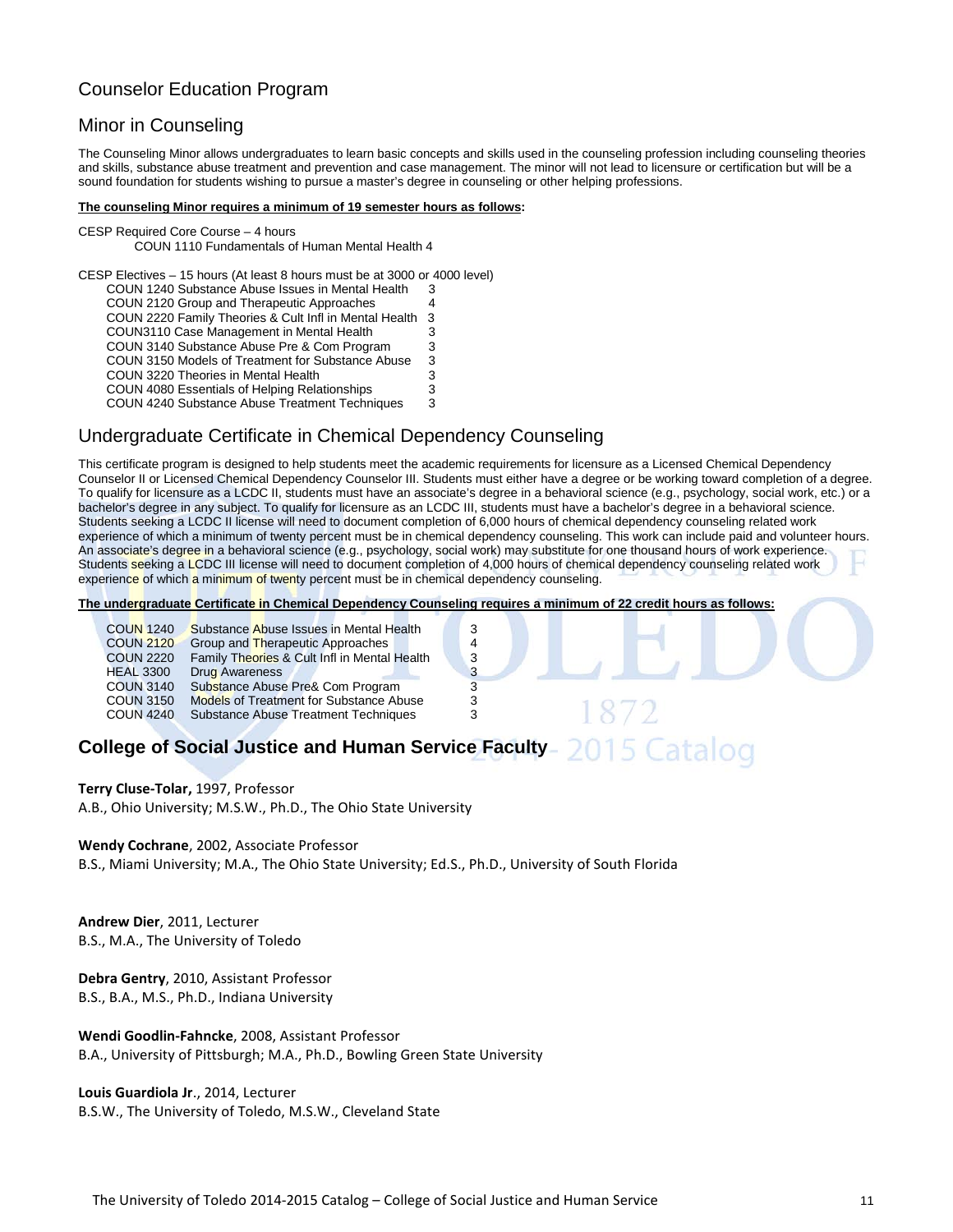**Thomas Gutteridge**, 2003, Professor and Interim Dean B.S., Kettering University; M.S., Ph.D., Purdue

**Janet M. Hoy,** 2008, Assistant Professor B.S.W., Bowling Green State University; M.S., Ph.D., Case Western Reserve University

**Mylo Jennings,** 2000, Associate Professor A.A., Blue Mountain Community College; B.S., M.S., Western Oregon State College; M.S.W., Ph.D., The Ohio State University

**Shanhe Jiang,** 2007, Professor and Chair B.A., Wuhan University; M.A., Nankai University; Ph.D., State University of New York at Albany

**Richard R. Johnson,** 2008, Associate Professor A.S., B.S., M.S., Indiana University, South Bend; Ph.D., University of Cincinnati

**John Laux,** 2001, Professor and Chair B.A., Ambassador University; M.A., West Virginia University; Ph.D., The University of Akron

David Lilley, 2014, Assistant Professor B.S., Grand Valley State, M.S., Ph.D., Michigan State University,

**David L. Meabon,** 1994, Associate Professor B.S., West Virginia State College; M.Ed., University of South Carolina; Ph.D., Florida State University

**Aravindhan Natarajan,** 2010, Assistant Professor B.A., M.A., University of Madras; Ph.D., Case Western Reserve University

**Ronald Opp**, 1997, Associate Professor B.A., Swarthmore College; M.A., California State University - Los Angeles; Ph.D., University of California - Los Angeles

 $U$  14

- 2015 Catalog

**Nick J. Piazza,** 1986, Professor B.A., Quincy College; M.A., Illinois State University; Ph.D., Southern Illinois University - Carbondale

**Megan M. Petra, 2014** B.S. University of Wisconsin-Madison, B.A. ,M.S.W. University of Minnesota, Ph.D. Washington in St. Louis

**Michael Prior,** 2006, Associate Professor B.A., Eastern Michigan University; M.S.S.W., Ph.D., University of Texas at Arlington

**Kathleen Mercer Reed**, 1989, Associate Professor A.A., B.S., J.D., The University of Toledo

**Jennifer Reynolds**, 2011, Assistant Professor B.S. Michigan State, M.A., Ph.D., Central Michigan University

**Christopher Roseman**, 2011, Assistant Professor B.A., M.A., Ph.D., The University of Toledo

**Kathleen Salyers,** 2001, Associate Professor B.A., Ohio University; M.S.Ed., University of Dayton; Ph.D., Ohio University

**John J. Schlageter, III,** 2005, Lecturer B.A., University of Cincinnati, J.D., The University of Toledo

**John H. Shuba,** 2010, Lecturer Bed, MPA, JD, The University of Toledo